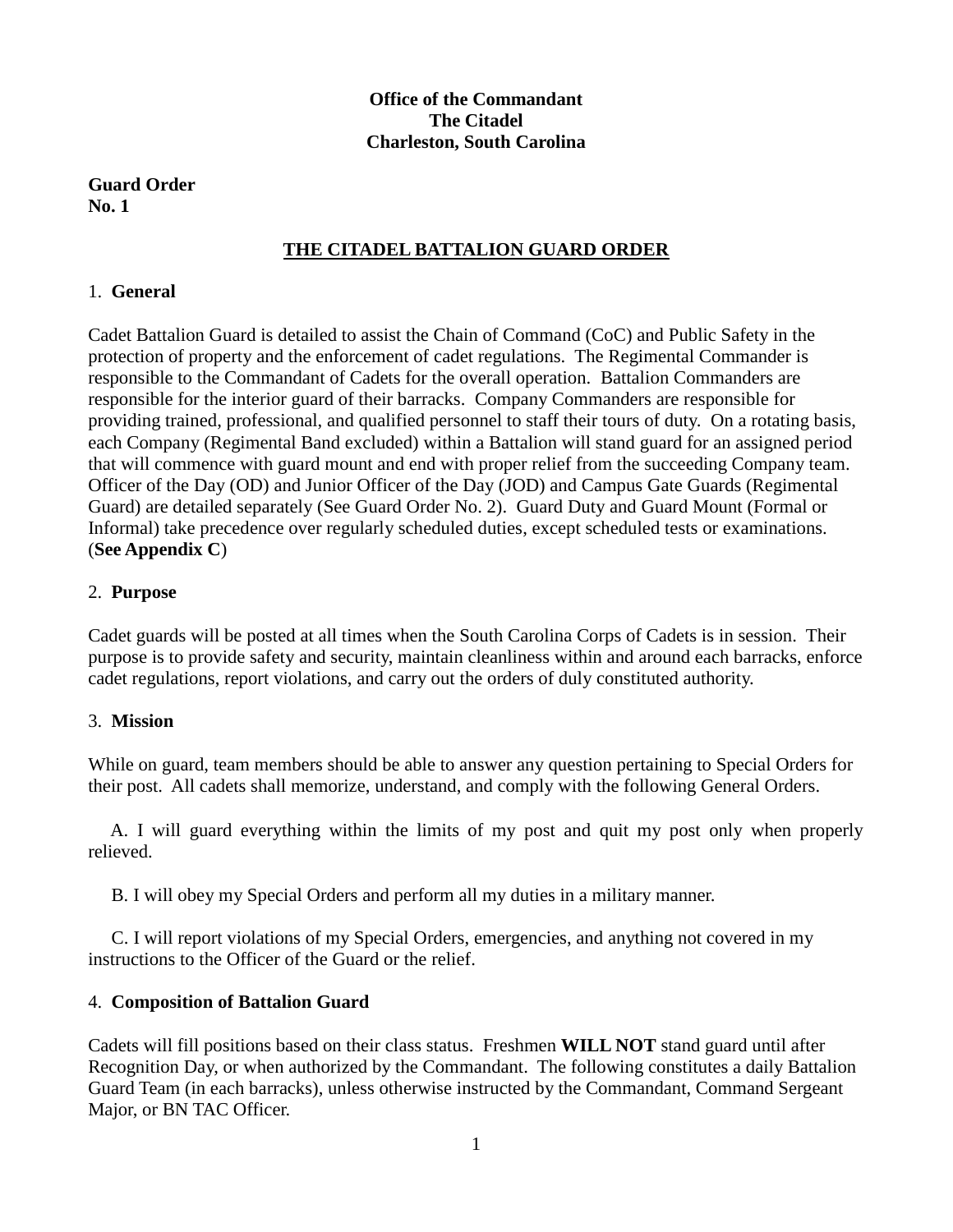| <b>Position</b>                | <b>Number</b> | Tour of duty | <b>Cadet Classification (C-status)</b> |
|--------------------------------|---------------|--------------|----------------------------------------|
| Officer of the Guard (OG)      |               | 24 hours     | C-4 or C-5                             |
| Sergeant of the Guard (SG) 4   |               | 24 hours     | $C-3$                                  |
| Corporal of the Guard $(CG)$ 4 |               | 24 hours     | $C-2$                                  |
| Private of the Guard (PG)      |               | 24 hours     | $C-1*$                                 |

**\***4/C cadets after Recognition Day and, if authorized by the Commandant. An upper class cadet who is still an academic freshman but, has completed knob year may be eligible to stand guard duty first semester.

### 5. **Rosters**

A. Guard rosters covering the entire post for the Company shall be placed on the guard table in the sally port at all times. (**See Appendix A**)

B. The Battalion Provost Marshal will assign Companies within his/her Battalion their tours of duty for the year, and a copy of this duty roster will be promulgated to each Company Commander and Company Executive Officer. A duty roster will be placed in each Company's bulletin board.

C. The Company Executive Officer will assign suitable watch standers for each duty period.

 D. Following each tour of duty, the Company XO shall update his/her tracking document to account for every cadet in the company and the guard shifts they have served. This roster is to be reviewed/signed by the Company Commander, then archived by a Company Clerk following every guard tour and prior to the next tour. (**See Appendix B**)

#### 6. **Instructions and Responsibilities**

#### A. **Regimental Commander**. Overall responsibility.

 B. **Regimental Provost Marshal**. Accountable to the Regimental Commander for the proper execution and function of cadet guard. Ensures all the resources are present and functional in order for the guard to perform its mission and for the overall maintenance of the guardrooms in coordination with the Regimental Supply Officer. Conducts a daily inspection of the guard teams to ensure standards are met.

 C. **Battalion Provost Marshal**. It is the mission of the Battalion Provost Marshal to ensure that their company Guard Team is performing their duties in a professional and military manner. The Battalion Provost Marshal is the duty expert in all matters pertaining to Guard and coordinates with the Company XO's and/or Command Sergeant Major in any case not covered by the Guard Order. The Battalion Provost Marshal is responsible for the actions and behaviors of the Guard Team throughout the entirety of the academic year. Battalion Provost Marshals place priority on ensuring Guard Team personnel are completing their required checks, conform to uniform standards, and perform their assigned duties professionally and correctly.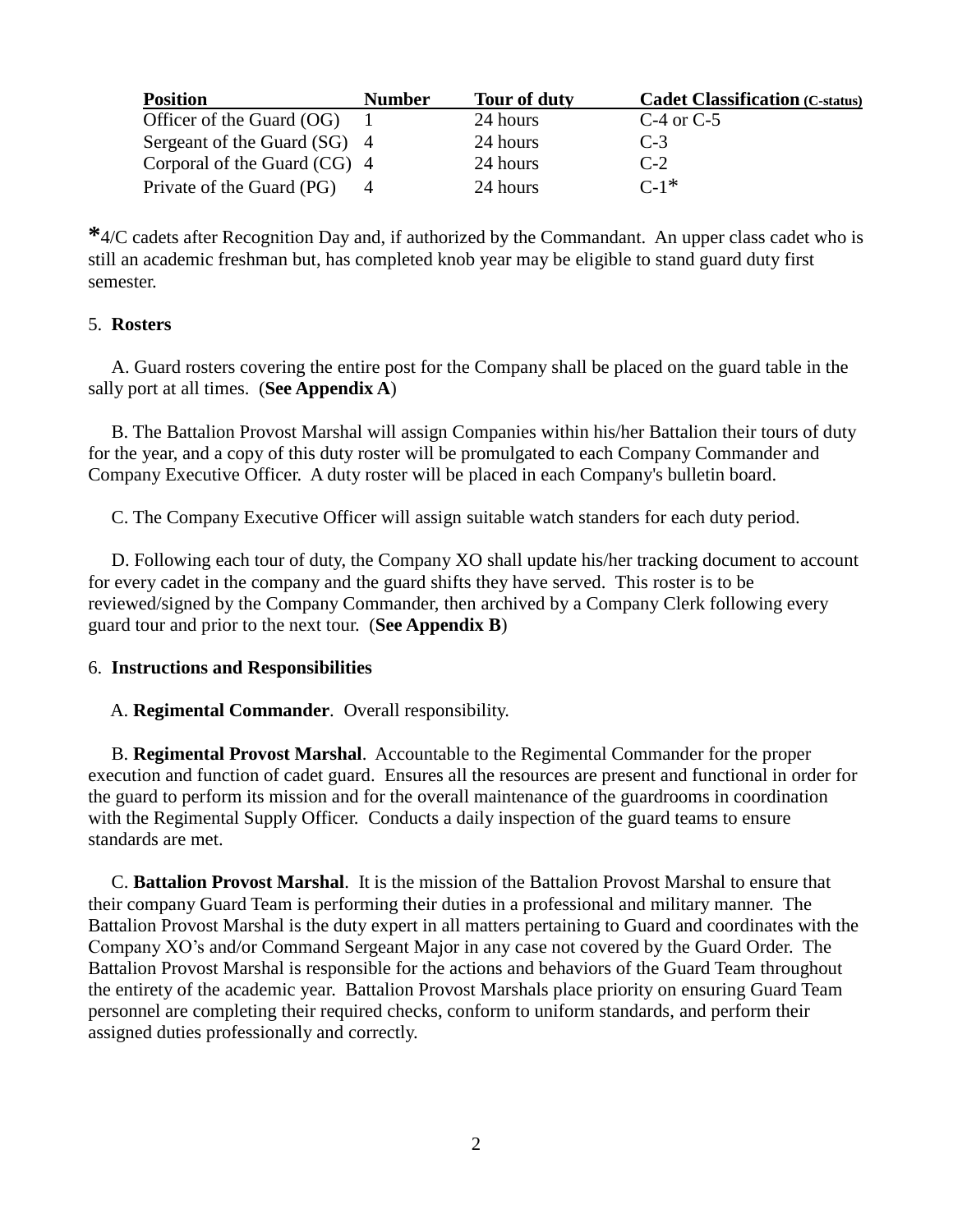(1) Duties of the Battalion Provost Marshal

(a) Before Relieving the On-Duty Guard Team

 (i) Review/sign guard roster of on-coming Guard Team at least 24-hours prior to Guard Mount (**See Appendix C**) to ensure no cadets assigned are on special orders/leave, etc.

 (ii) Meet with the on-coming Company XO and OG no later than 12-hours prior to Guard Mount in order to discuss any questions or concerns.

(iii) Ensure all sword bearers have the necessary uniform items for Guard Mount.

(iv) Prepare the on-coming Guard Team for Guard Mount.

(b) During the Shift

(i) Receive any special orders and briefing from the off-going OD or OG.

(ii) Ensure all guard personnel understand their assigned duties and shifts

 (iii) All guards must be briefed about evacuation procedures, and their ability to investigate/act in an emergency.

 (iv) Coordinate road guard personnel with the Company XO or Company 1SG during high-risk times: Corps Events (Parades, Athletic Events, Corps Briefs, Speakers).

(v) Ensure that the guard personnel know when to report for duty.

(vi) Report damaged or inoperable equipment to the Battalion TAC NCO.

 (vii) Ensure the OG Logbook comments are legible, complete, closed out, and signed by the off-going OG.

(c) After Relief of Off-Going Guard Company

 (i) Debrief the Regimental Provost Marshal and Command Sergeant Major after Formal Guard Mount, if required.

 D. **Battalion Commander**. Responsible for the performance of the cadet guard assigned to their Battalion. Ensure a complete Battalion Guard Team is present for Formal and/or Informal Guard Mount and all members of the guard are thoroughly familiar with their assigned duties.

 E. **Company Commander**. Overall responsibility for the performance of his/her Company's Guard Team. Shall inspect, sign, and certify the Company Guard Tracker for accuracy and equity. At all times, will insure the Company Guard Tracker is available for inspection by the Battalion Commander and/or TAC team.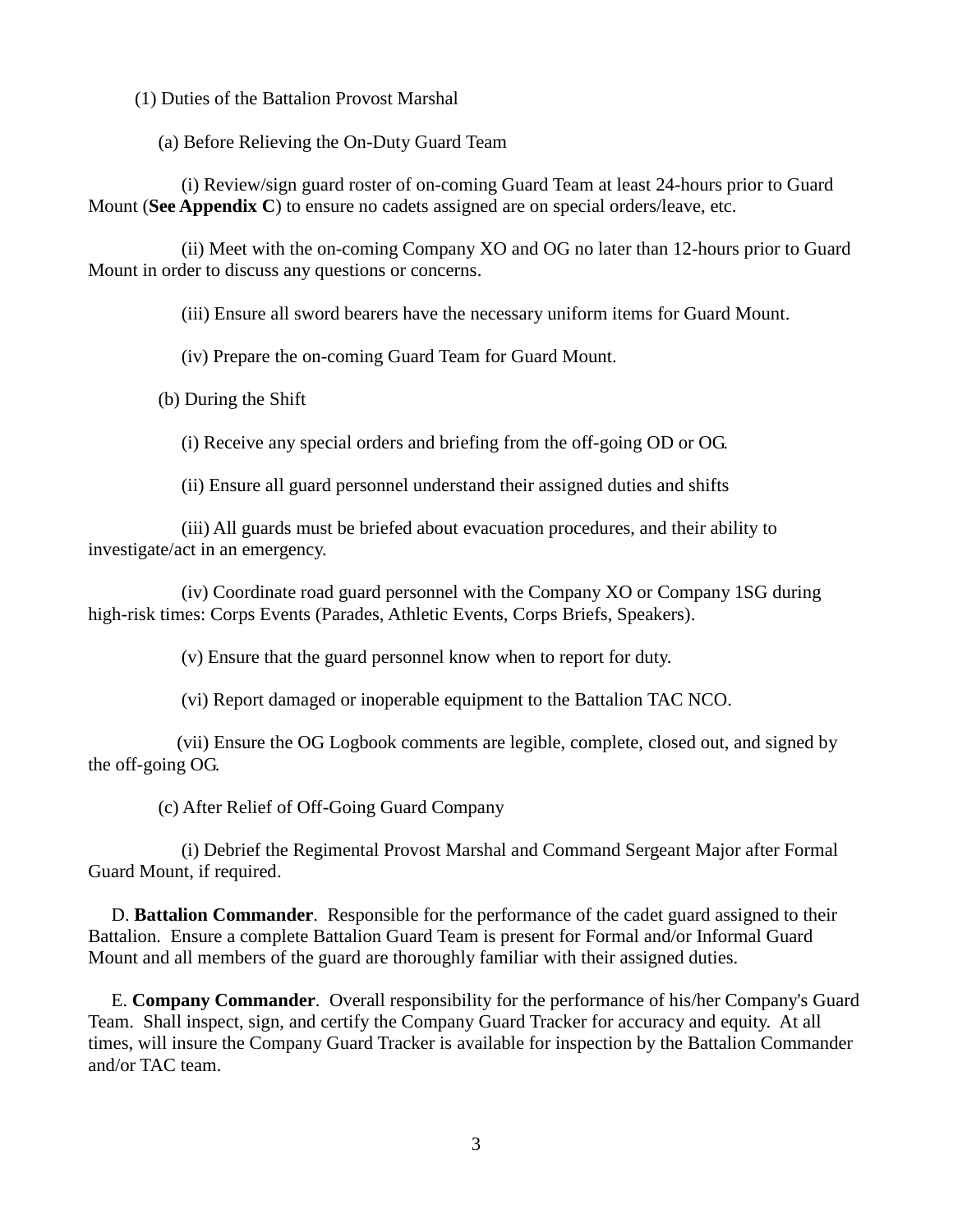F. **Company Executive Officer**. Responsible for organizing and creating a functional guard schedule for each of the Company's tours of duty for the year. This includes, but not limited to, planning around class schedules, special orders, military orders, special leaves, general leaves, X-duty statuses, FTX or NCAA athlete duties, and any other circumstance that might render a cadet ineligible for guard duty. A guard roster (**See Appendix A**) shall be posted on the Company bulletin board AND electronically provided to each cadet individually **1 week prior to guard mount**, so that any conflicts can be reported and adjustments made **NLT 48-hours prior**. Roster changes, occurring for any reason, that arise **within the 48-hours prior to assumption of guard require approval in writing by the Company Commander** - and proper adjustments made to the posted schedules/rosters. Following a guard tour, the Company XO will also track and update all guard shifts served by all members of the company (**See Appendix B**). This tracker is inspectable and must be accurate. *Gaps in guard coverage, that result from late changes or AWOL's will be covered by the Company XO, personally*.

 I. **Guard Team Members (General)**. Responsible for familiarizing themselves with their duties as prescribed in the General Orders and in all official instructions related to guard and that tour of duty. Shall not exchange duty or portions of duty except in the event of emergency. Changes shall be approved by the Company Commander and annotated properly in the OG's journal. Members of the guard will provide command presence in the sally port and report all violations. One Officer of the Guard, one Sergeant of the Guard and/or one Corporal of the Guard will be present in the barracks, at all times. Their duties include:

(1) Ensuring adherence to proper uniforms of the day (within standards).

(2) Only authorized personnel are entering the barracks.

 (3) Maintaining a constant state of cleanliness and ensuring quiet is maintained in and around their barracks.

(4) All cadet regulations are adhered to or the situation handled and reported as necessary.

 (5) Guard teams will inspect all bags entering or leaving the barracks during periods of general leave for weapons, alcohol, tobacco products, and/or other contraband.

 (6) Challenge any cadet removing a rifle from the barracks. The intended purpose for removal must be understood by the guard members.

#### **Tours of Duty: A Company guard unit duty tour runs from 1600 Monday to 1500 Friday. The tour of duty for the relieving company will run from 1500 Friday until 1600 Monday.**

 J. **Uniform and Appearance**. Guard teams will wear seasonal uniforms while assigned to guard (typically, Duty or the Army Combat Uniform (ACU). (**See Appendix D**)

(1) The appropriate brassard, delineated below, will be worn high on the left bicep.

- $(a)$  OG Black
- (b) SG Brown
- (c) CG Yellow

(d) PG – Wears no brassard (when assigned)

K. **Meals**. The Officer of the Guard will coordinate schedules and meals to accommodate compliance with staffing requirements and the well-being of his/her team. Guard teams shall eat in the chow hall and not in the sally port or guardroom.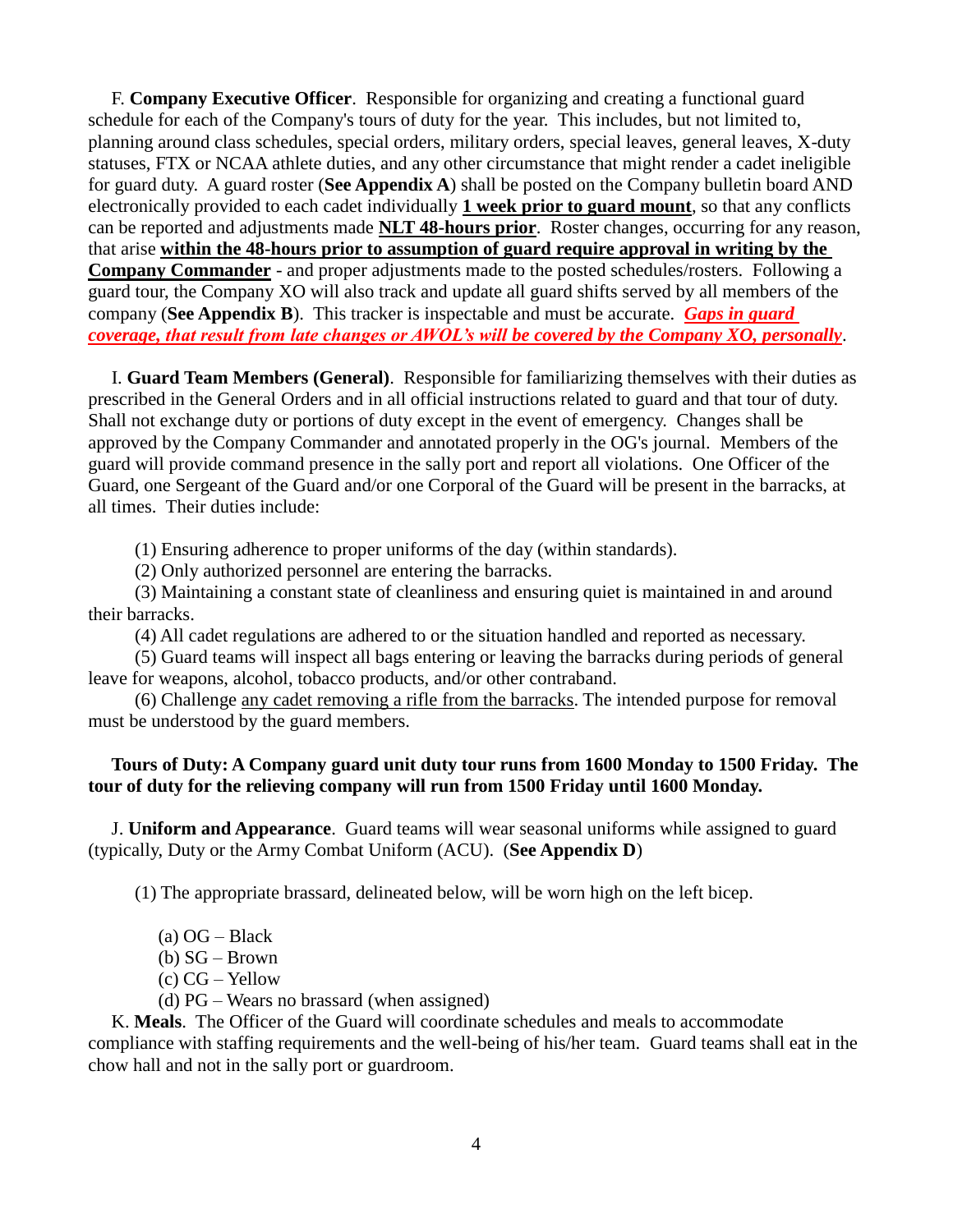#### 7. **General and Special Orders**

 A. Each member of the guard team is required to memorize both his and her General and Special Orders prior to Guard Mount. Guard members recite this information, when requested, to any officer. Additional Special Orders may be at their post.

(1) General Orders

 (a) I will guard everything within the limits of my post and quit my post only when properly relieved.

(b) I will obey my Special Orders, and perform all my duties in a military manner.

 (c) I will report violations of my Special Orders, emergencies, and anything not covered in my instructions to the Officer of the Guard.

(2) Special Orders

 (a) I will enforce all regulations of The Citadel, paying particular attention to the security of all cadets, and all standards of The Citadel.

 (b) I will pay close attention to all galleries to ensure no disturbances and/or suspicious activity takes place.

(c) I will report any disturbances and/or suspicious activities to the CG, SG, or OG.

 (d) I will stop anyone in civilian clothing who may try to enter the barracks and ask for a Citadel Identification Card.

 (e) If the individual is unable to produce their Citadel ID Card, I will inform them that they must remain outside of the main sally port entrance.

(f) If the individual fails to comply, I will contact the Officer of the Guard.

#### 8. **Guard Team Members (Specific):**

#### A. **Officer of the Guard (OG)**

 (1) Responsible to and representative of the Commandant, Regimental Commander, Officer of the Day, Staff Duty Officer, and the respective Battalion Commander. Be in or close to the sally port as much as possible (exceptions: class, personal hygiene, chow). Ensure that you or the SG is present and in charge at all times (from 0530 at gate opening until gate closing). The Night OC will release the OG and/or other team members after the barracks secure (approximately 2300 on weekdays, or 0100 or 0200 on the weekends). The OG will return to relieve the Night OC NLT than 0525 the following morning.

 (2) Ensure the following are on the guard table – Guard Orders, Daily Guard Roster, Officer of the Guard Daily Journal, Cadet Alphabetical Roster, respective brassards, and master keys.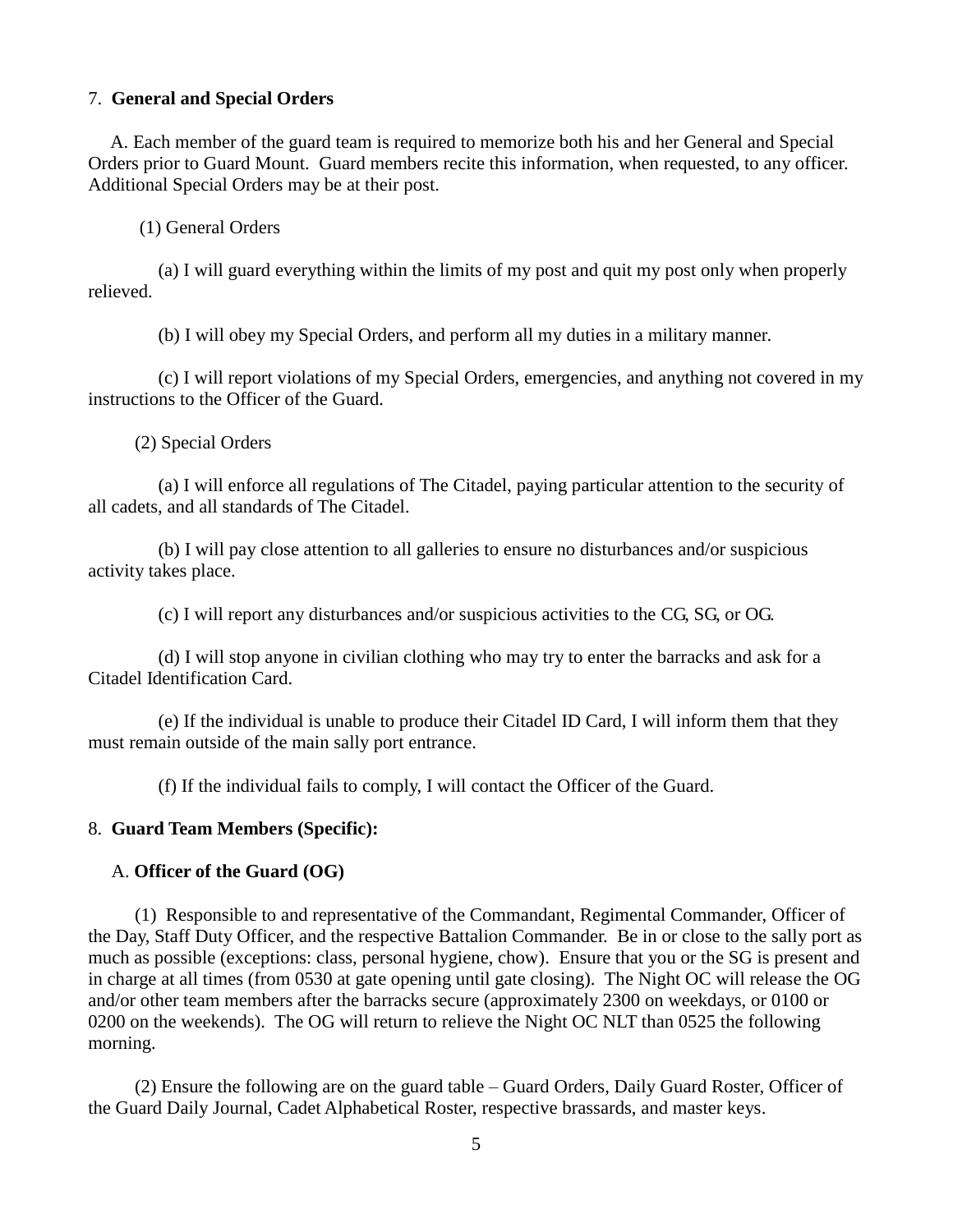(3) Responsible and accountable that all guard team duties outlined above in Section 6.g. are carried out.

 (4) Maintain strict accountability for the guard keys, either keeping them personally or turning them over to the SG during authorized time away from post. Only one gate should be open at any given time (exceptions: authorized vehicles entering/departing, large cadet movements through the sally port, dumpsters being removed/replaced).

 (5) Accountable for every guard team member's performance – individually and collectively. This includes but is not limited to reading and understanding the Guard Orders, all guard duties, class attendance, well-being (meals, time on post/rest, hydration, weather conditions, etc.), and appearance.

 (6) Responsible for good order and discipline in the barracks (amongst guards and other cadets). Congregation, noise, broken uniforms, etc. are to be addressed.

 (7) Monitor and control vehicles parked in front of the barracks and work with Public Safety (953-5114) to have any problem vehicles removed. Vehicles shall not be parked on the pad, on the far side of the street. Vehicles shall not be parked, for more than 30 minutes, in front of the barracks, or in an area that blocks any of the sally port gates.

 (8) Coordinate with the OD/JOD and/or TAC's/Night OC for transport needs or any other issues that may arise.

 (9) Document items of importance in the Officer of the Guard Journal (early departures/late returns that require the gate to be opened at an unscheduled time, anything that included safety or security, major violations, etc.).

 (10) Control, monitor, and be accountable for any public address system announcements. This system is not used for pedestrian announcements (food deliveries, etc.). Utilize good judgment and maturity, especially during Evening Study Period. If the issue is safety or security related or involves an illegally parked vehicle, it is legitimate.

 (11) Report malfunctions/maintenance issues (A/C or water issues), acts of violence/assault, or fire alarms within the barracks to a TAC (or COC), Public Safety (953-5114), Facilities & Engineering (953-5304), or the Infirmary (953-6847/4827), as appropriate.

(12) Remind transiting cadets to sign out/in during periods of general leave.

(13) Do not permit "quad sports."

 (14) During tour periods, assist duty teams in reminding other cadets to remain clear of the quadrangle, and maintain the decorum of punishments.

 (15) The OG will conduct and/or assist a TAC in properly inspecting 25 percent of the barracks during the hours of 0800 to 1100 Monday through Friday. The purpose of these inspections is to ensure: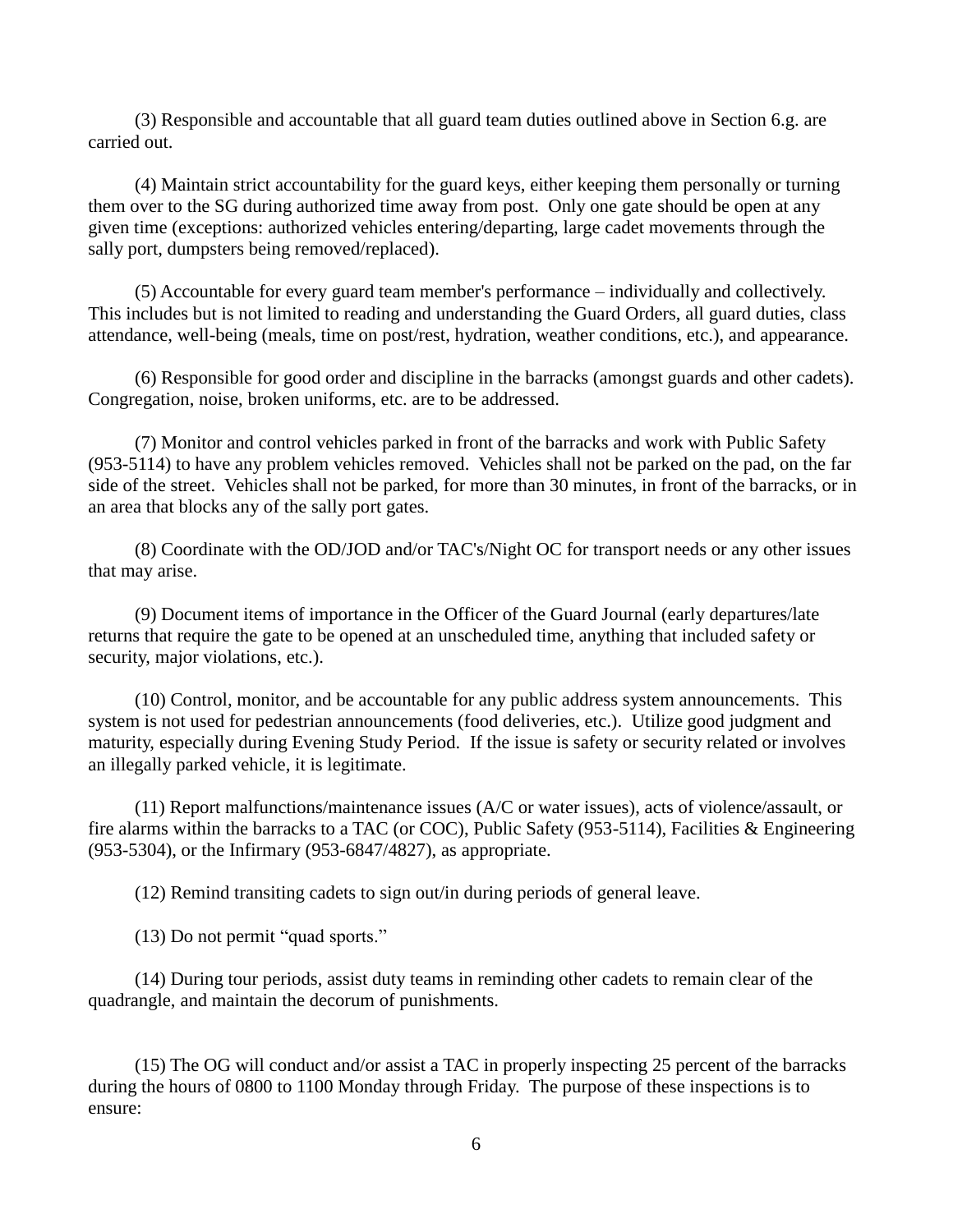- (a) Cadets are following Citadel regulations
- (b) Barracks present a neat and orderly appearance
- (c) No unauthorized visitors in barracks room; and
- (d) No contraband anywhere in the barracks

 (16) The OG will patrol the barracks several times during their shift to ensure the barracks maintain a proper level of cleanliness. Areas of emphasis include:

- (a) Galleries
- (b) Ladder wells
- (c) Sally ports
- (d) Latrines/Heads
- (e) Quadrangle
- (f) Outside perimeter of barracks

#### B. **Sergeant of the Guard (SG)**

 (1) It is the mission of the SG to supervise the CG and PG, when authorized to stand guard. The SG ensures proper appearance in uniform, assigned duties performed, and all guard team members conduct themselves in a professional, military manner. The SG assists the OG concerning matters of barracks security. The SG acts as the Commander of the Guard when the OG is unavailable. The SG will conduct and/or assist a TAC in properly inspecting 25 percent of the barracks during the hours of 0800 to 1100 Monday through Friday, in the absence of the OG. The purpose of these inspections is to ensure:

- (a) Cadets are following Citadel regulations
- (b) Barracks present a neat and orderly appearance
- (c) No unauthorized visitors in barracks room; and
- (d) No contraband anywhere in the barracks

(2) Supervision of Subordinates

 (a) The SG is responsible for all CG's and PG's, when authorized to stand guard, and is required to ensure proper appearance, attention to duties and performance. If necessary, the SG will correct and pull any member of the guard who does not comply with the uniform stipulations laid out in this Order or the Blue Book.

(b) The SG inspects guard team members, periodically throughout the shift.

 (c) Weather dictating, the SG ensures that each member of the guard team has with them, the necessary uniform items for inclement weather.

 (d) The SG verifies that each member of the guard team understands his/her duties, including the General and Special Orders, prior to posting and assists them when the CG is not available.

(3) Lights and Closing/Opening Barracks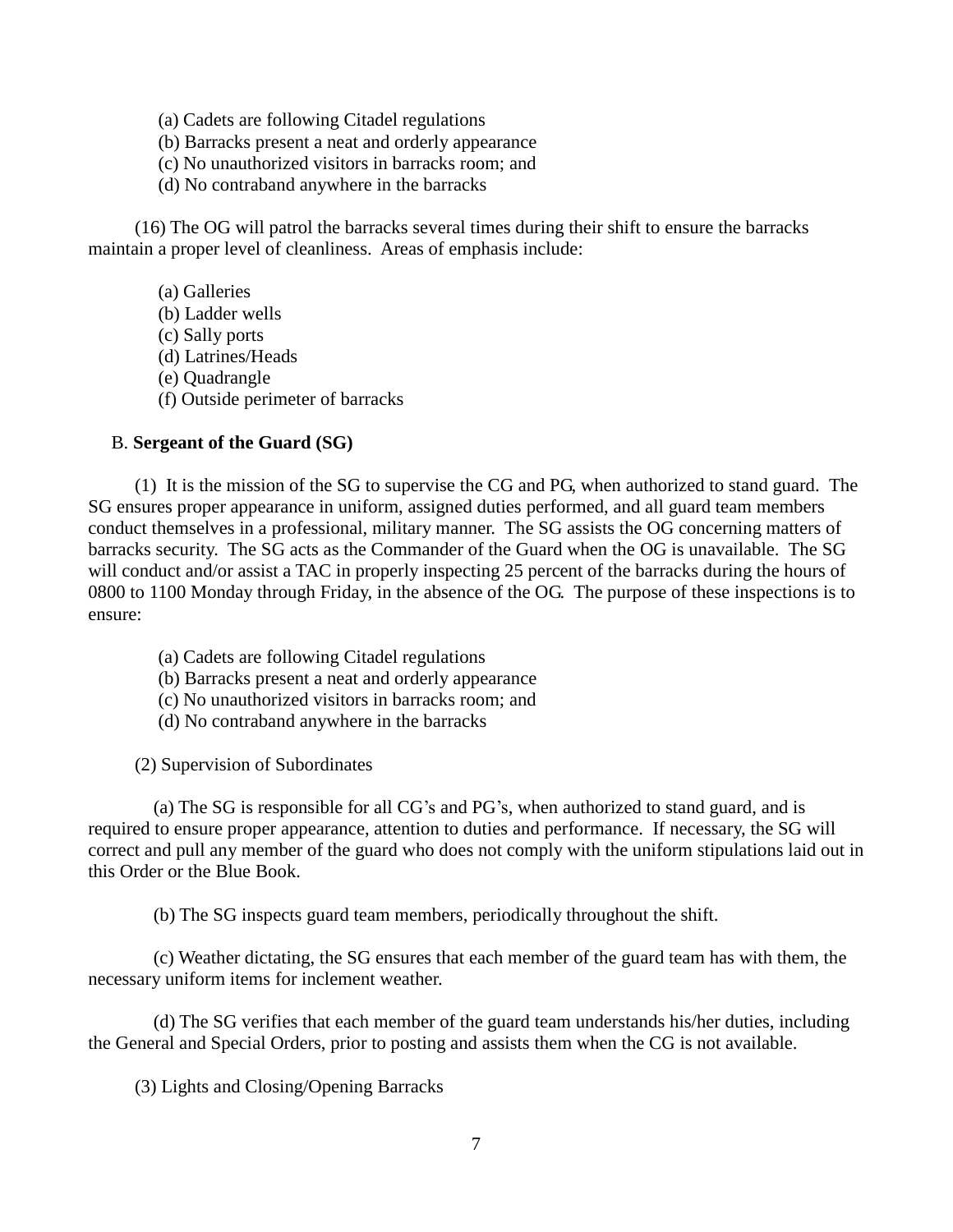(a) The SG is responsible for ensuring that the quadrangle lights are turned-on/off at the proper time.

(b) The SG is responsible for opening/closing the gates of the barracks at the appropriate time.

(I) Lights

 AA. In the barracks, quadrangle lights are turned-off immediately after the 0730 formation.

BB. In the barracks, quadrangle lights are turned-on at dusk.

(II) Closing/Opening Barracks

 AA. Sally port gate is unlocked/opened at 0530 using the master key provided by the Night Officer in Charge. After unlocking the gates, place sandwich board outside of barracks in front of the closed side gate.

 BB. The SG is responsible for closing/locking the gates of the barracks at 2300, or when instructed by the Commandant, Command Sergeant Major, or Battalion TAC Officer. Prior to securing the gates, insure to place the sandwich board inside of the battalion.

#### C. **Corporal of the Guard (CG)**

 (1) It is the mission of the CG to assist the SG in their duties. The CG walks the galleries periodically during day light hours. The CG places priority on promoting a safe environment within the barracks. The CG is responsible for enforcing the standards and traditions of The Citadel. It is a duty of the CG to walk the exterior of the barracks during the duty day to ensure cleanliness of the grounds. Between 1950 and 2000 on Wednesday and Sunday, the CG ensures that the gates to the barracks is secure for the conduct of 1950 ALL-INS.

 (2) The CG walks the galleries several times during his or her shift. The purpose is to ensure the security of barracks and the safety of the Corps. During this time, the CG will monitor activity on the galleries and areas adjacent to the barracks to prevent damage to school property and to minimize violations of the Blue Book. Between the hours of 0800 and 1100, Monday through Friday, the CG will ensure the galleries are clean and free of military gear/uniforms, physical training gear/uniforms, room furniture, etc.

 (3) The CG is tasked with providing support to all guard team members with a concentration on security within barracks during their prescribed shifts.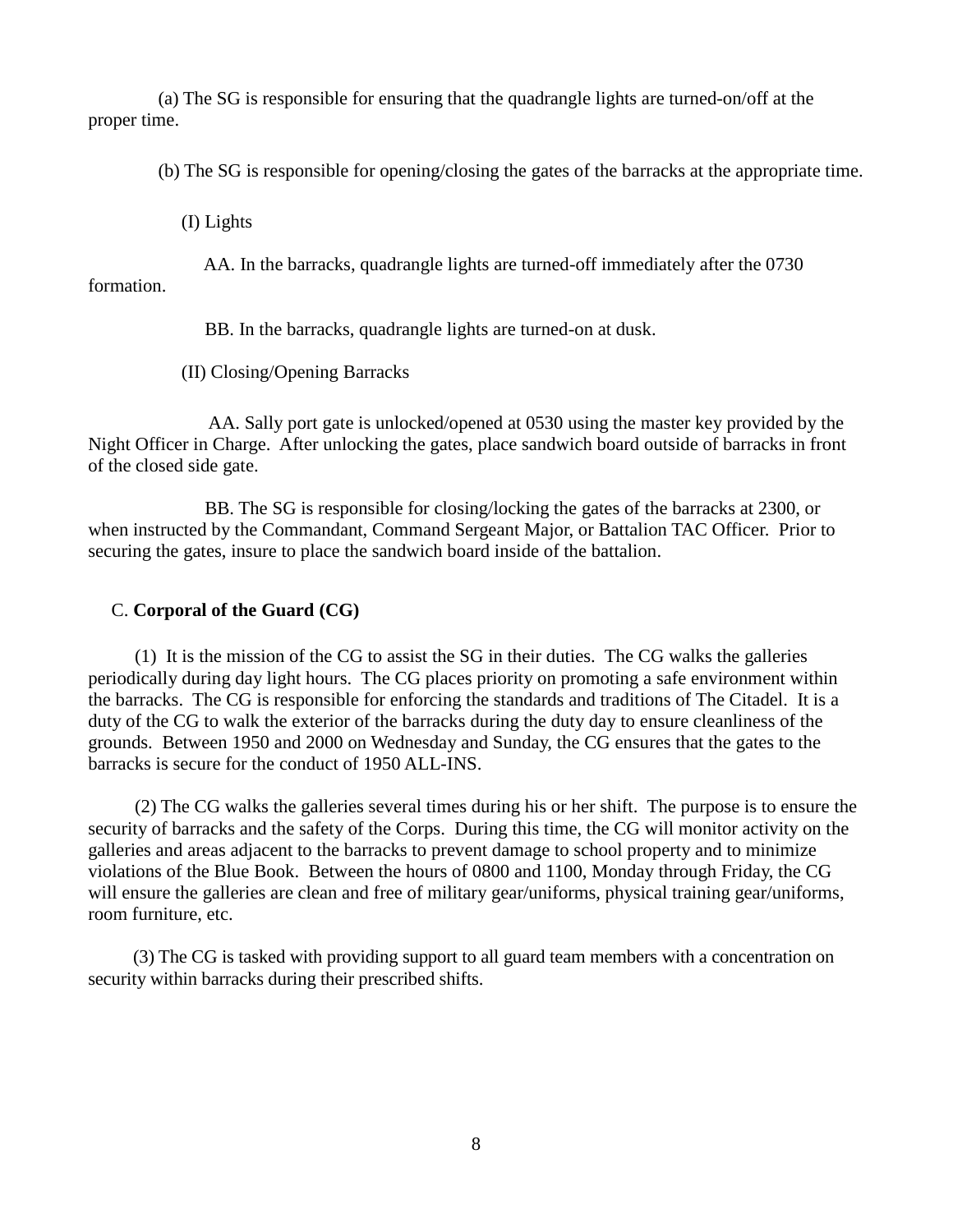### D. **Private of the Guard (PG)**

 (1) When assigned, **PGs will shadow a standard guard team and will not be counted as one of the two assigned guard members.** The primary responsibility of the PG is to learn the rules and regulations of the guard and to assist in monitoring activities taking place inside of barracks. PGs place priority on ensuring that unauthorized activities do not occur in the barracks, day or night. PGs also observe, and if necessary report, cadet activities and ensure cadets conduct themselves in a safe manner for both themselves and fellow cadets. PGs report any unauthorized or suspicious actives to the SG or OG.

 (2) Per the Honor Manual, PGs are obligated to report cadets in violation of Blue Book regulations.

(3) PGs use proper military courtesy when fulfilling their duties.

#### E. **Guidelines**

 (1) Guards will stand at parade rest at the main entrance of the barracks. Guards stand in the main sally port and only leave their post in the event of a major disturbance, emergency, etc.

 (2) Guards are responsible for monitoring their assigned barracks and are obligated to search all bags entering the barracks.

 (3) In the event contraband is discovered, the guard will notify the OG immediately. In the absence of a TAC officer any confiscated contraband will be turned over to OC.

(4) Guards will use proper military courtesy when fulfilling their duties.

(a) Salute all officers (faculty and staff) and provide them with the proper greeting of the day.

 (b) Guards will challenge anyone entering barracks in civilian clothes and request identification. Anyone without a valid Citadel Identification Card will be instructed to remain outside of the main entrance to the barracks. The OG will be requested to the scene if a dispute arises.

9. **Personal Messages and Delivered Parcels**.Cadets assigned to the Guard Team are not authorized to sign for or accept custody of parcels, packages, or personal items/messages from outside sources. Transfer of these items should be coordinated directly between the deliverer and the cadet themselves.

10. **Class Absences**. All members of the Guard Team shall attend class when their guard schedule permits, and are directed to coordinate with their Company XO and OG to facilitate compliance.

Class absences due to assignment to guard shall be minimized and/or avoided. Prior planning, communication, and coordination amongst team members is paramount in order to reduce the number of class absences. The OG on duty is responsible for working with his/her team to ensure compliance. If a class absence is unavoidable, the absent cadet should make every effort to coordinate with the professor in advance (attend an earlier or later class when possible). **Cadet's assigned guard SHALL attend all scheduled academic tests or exams.** Freshmen, when assigned to guard, have priority in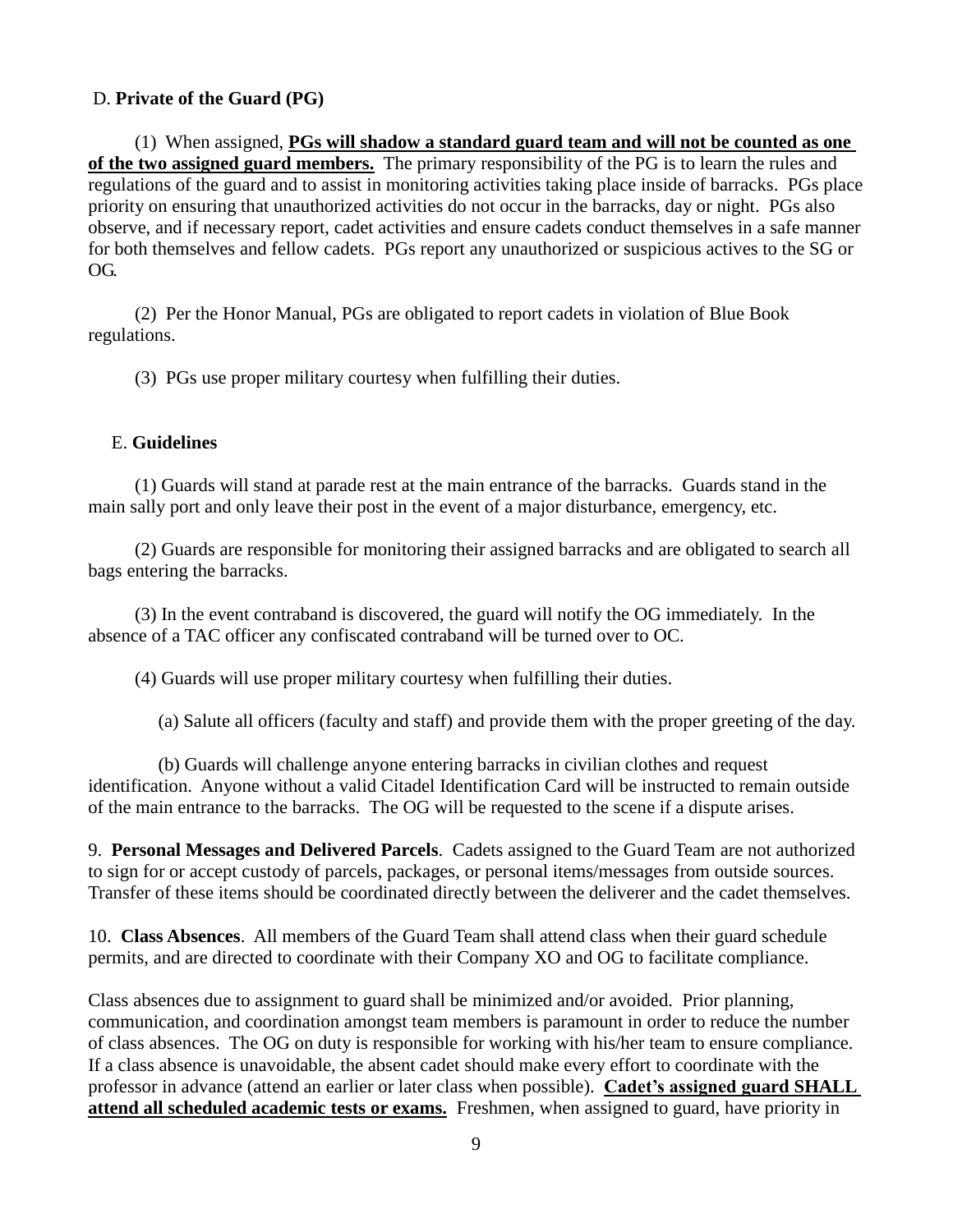regards to class attendance during the school year – OG's lead, coordinate, and delegate their team's schedules. In the unlikely event that both the OG and SG have a mandatory class conflict at the same time, the Company XO or his/her representative will fill that slot temporarily.

11. **Security**. Barracks security is everyone's responsibility to safeguard military weapons, and personal/college property. Safety and security are the Guard Team's primary functions. Cadets will challenge all visitors attempting to enter the barracks who are not wearing proper Citadel-issued ID badges or anyone acting in a suspicious manner. All entering faculty/staff, maintenance or custodial personnel must have credentials and should check in with the ranking guard member upon arrival. Anything that does not seem right should be reported immediately up the chain of command and to a TAC. All visitors (as posted) must have the approval of the Battalion TAC Officer to enter. Stolen or lost items should be reported immediately through the chain of command to the Battalion Provost Marshal who will notify Public Safety. If the cadet chain of command is not available, then a TAC, COC, or Night OC should be available to assist.

12. **Visitors and Alumni**. Visitors and alumni are welcome inside of the barracks **during open barracks only** unless authorized by the Battalion TAC Officer. Cadets on guard must be aware that due to the barracks gate being half-open, civilians will/can easily come into the barracks unhindered. It is for this reason that all cadets on guard must remain vigilant and ensure that all civilians in the barracks have received the proper permission before entering.

 A. The following procedures should be taken by all members of the guard team in regards to visitors and alumni.

#### (1) **Visitors**

 (a) The Citadel gives many tours to visitors throughout the year. All visitors should be escorted by a cadet chaperone who is conducting the tour. If a visitor is separated from or wanders away from the tour group, it is the job of the guard team to ensure that visitor is redirected to rejoin the tour group.

(b) When dealing with visitors:

(I) Approach the visitor and give the proper greeting of the day.

(II) Ask them if there is anything that you can help them with.

 (III) If they are separated from their tour group and the guard member knows where the group went, inform the visitor.

 (IV) If the location of the tour group is unknown, have the OG, SG, or CG come and escort the visitor to the Admissions Office located in Bond Hall.

(V) If they are not a member of a tour group, ask them to remain outside of the gate.

 (VI) If a visitor fails to leave or becomes hostile, contact the OG or TAC Officer. If the visitors refuses to leave or continues to be hostile, contact Public Safety (953-5114).